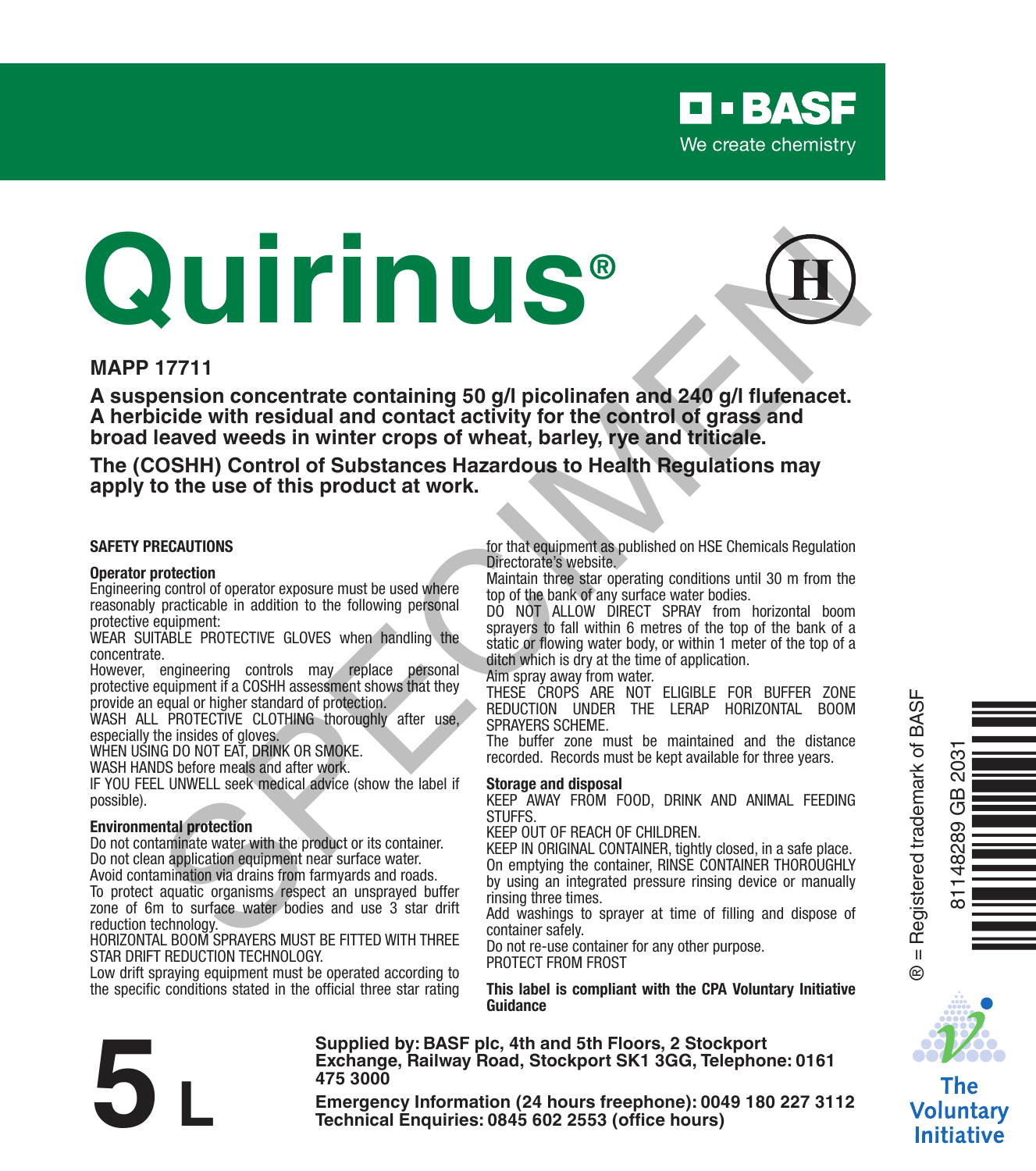# **Quirinus®**

**A suspension concentrate containing 50 g/l picolinafen and 240 g/l flufenacet.** 

# **Warning**

**May cause an allergic skin reaction. May cause damage to organs through prolonged or repeated exposure.**

# **IMPORTANT INFORMATION**

# **FOR USE ONLY AS AN AGRICULTURAL HERBICIDE**

| May cause damage to organs through prolonged<br>or repeated exposure.<br>Very toxic to aquatic life with long lasting<br>effects.                                                                                                                                                                                                                                                                                                                       |                                   |                                    |                                |                                  |  |  |
|---------------------------------------------------------------------------------------------------------------------------------------------------------------------------------------------------------------------------------------------------------------------------------------------------------------------------------------------------------------------------------------------------------------------------------------------------------|-----------------------------------|------------------------------------|--------------------------------|----------------------------------|--|--|
| If medical advice is needed, have product<br>container or label at hand.<br>Do not breathe mist or vapour.<br>Wear protective gloves/clothing.<br>IF ON SKIN: Wash with plenty of soap and water.<br>Get medical advice/attention if you feel unwell.<br>Dispose of contents/container to a licensed<br>hazardous-waste disposal contractor or collection site<br>except for empty clean containers which can be disposed<br>of as non-hazardous waste. |                                   |                                    |                                |                                  |  |  |
| May produce an allergic reaction. Contains: flufenacet (ISO);<br>N-(4-fluorophenyl)-N-isopropyl-2-(5-trifluoromethyl-[1,3,4]<br>thiadiazol-2-yloxy) acetamide, 2-methylisothiazol-3(2H)-one.                                                                                                                                                                                                                                                            |                                   |                                    |                                |                                  |  |  |
| To avoid risks to human health and the environment, comply with<br>the instructions for use.                                                                                                                                                                                                                                                                                                                                                            |                                   |                                    |                                |                                  |  |  |
| <b>IMPORTANT INFORMATION</b>                                                                                                                                                                                                                                                                                                                                                                                                                            |                                   |                                    |                                |                                  |  |  |
| FOR USE ONLY AS AN AGRICULTURAL HERBICIDE                                                                                                                                                                                                                                                                                                                                                                                                               |                                   |                                    |                                |                                  |  |  |
| Crops                                                                                                                                                                                                                                                                                                                                                                                                                                                   | <b>Maximum</b><br>individual dose | Maximum<br>number of<br>treatments | Latest time of<br>application  | Aquatic buffer<br>zone distance: |  |  |
| Winter wheat,<br>Winter barley,<br>Rye, Triticale                                                                                                                                                                                                                                                                                                                                                                                                       | 1 litre product/<br>hectare       | 1 per crop                         | Before crop<br>growth stage 30 | 6 meters                         |  |  |

This product must not be applied via hand-held equipment

**READ THE LABEL BEFORE USE. USING THIS PRODUCT IN A MANNER THAT IS INCONSISTENT WITH THE LABEL MAY BE AN OFFENCE. FOLLOW THE CODE OF PRACTICE FOR USING PLANT PROTECTION PRODUCTS.**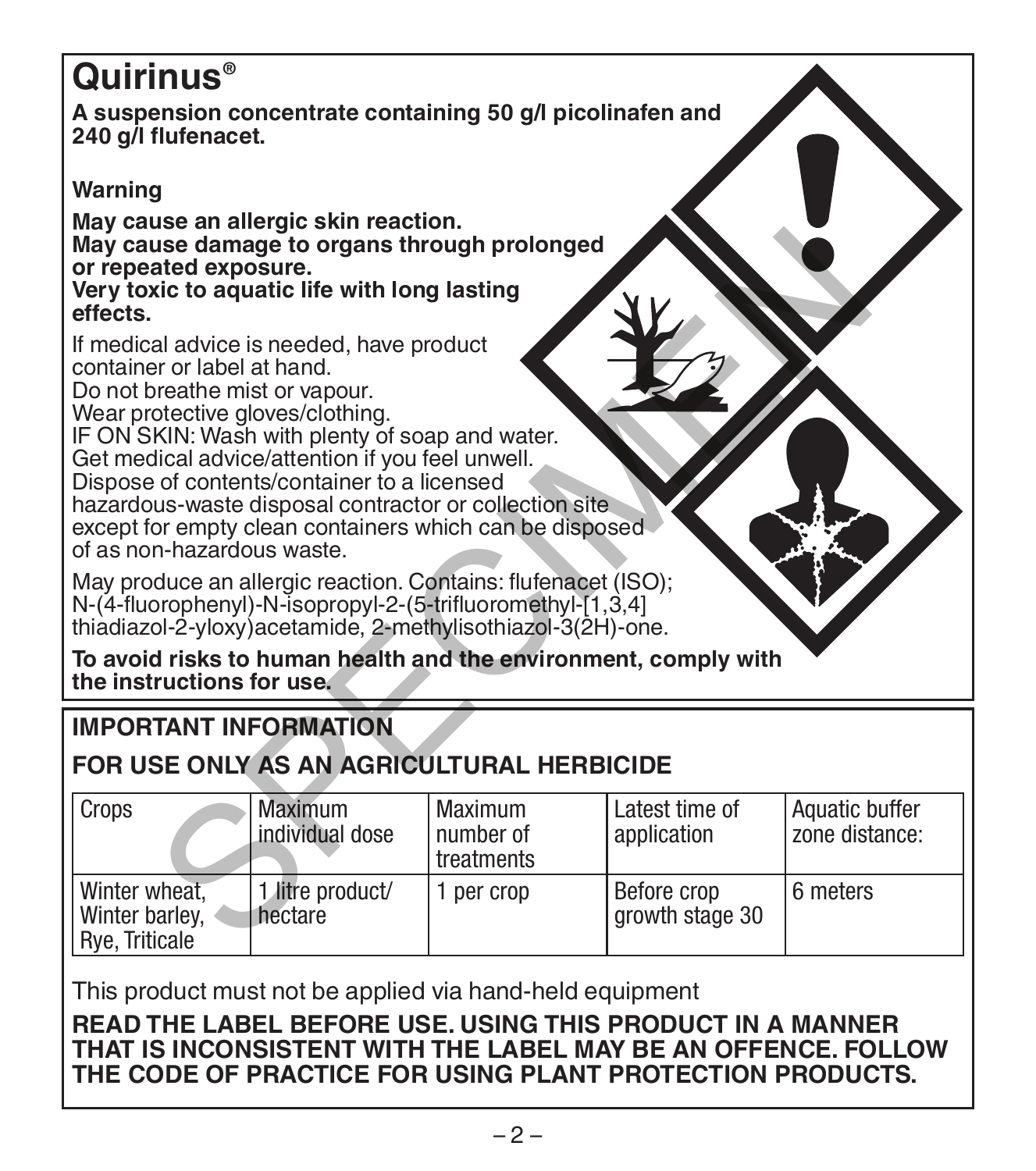## **DIRECTIONS FOR USE**

IMPORTANT: This information is approved as part of the Product Label. All instructions within this section must be read carefully in order to obtain safe and successful use of this product.

### **Restrictions/Warnings**

### **Efficacy**

Effectiveness using three star drift reduction technology may be reduced.

Some soil moisture is required for residual activity. Best results will be obtained if rain falls within 7 days of application.

Residual control may be reduced under prolonged dry conditions, on soils containing more than 6% organic matter, on soils with a high Kd factor or on soils with a high ash content.

Loose or cloddy seedbeds should be consolidated before treatment otherwise reduced weed control or crop damage may occur. With direct drilled crops, harrow across slits to cover the seed before spraying.

For effective weed control, seedbed preparations should include the even incorporation of any<br>trash or straw to a depth of 15 cm.

Where cultural techniques which encourage the build-up of organic residues in the soil surface are practised for a number of seasons, the effectiveness of residual herbicides may be reduced. In such circumstances periodic ploughing is recommended to disperse the residues into a greater volume of soil. In moisture is required for the main endependent many results will be obtained<br>if moisture is required for residual activity. Best results will be obtained<br>control may be reduced under prolonged dry conditions, on soils co

Do not disturb the soil after application.

Do not roll autumn treated crops until the spring.

### **Soil types**

Quirinus is suitable for use on all soil types as defined by Soil Texture (85) System, except sands and very light soils and very stony or gravelly soils as there is a risk of crop damage.

### **Seedbed preparation**

For pre-emergence treatments, seed should be sown into a fine, firm seedbed so that seed is adequately covered with a minimum of 2.5 cm of settled soil.

### **Crop safety**

Do not apply Quirinus, either alone or in tank mixture, when heavy rain is forecast and do not use on waterlogged soil or soils prone to waterlogging. Crop thinning or reductions in crop vigour, which may result in yield reductions, can occur if there is very wet weather after application. When a crop check has occurred, this normally grows out after a few weeks and yields are normally unaffected.

Some transient bleaching may be seen after application to some crops. This does not lead to yield loss.

Do not overlap spray swaths, particularly on the headlands.

Avoid spraying during periods of prolonged or severe frosts as sharp or severe frosts following application may cause transitory discolouration or scorch from which the crop will normally recover.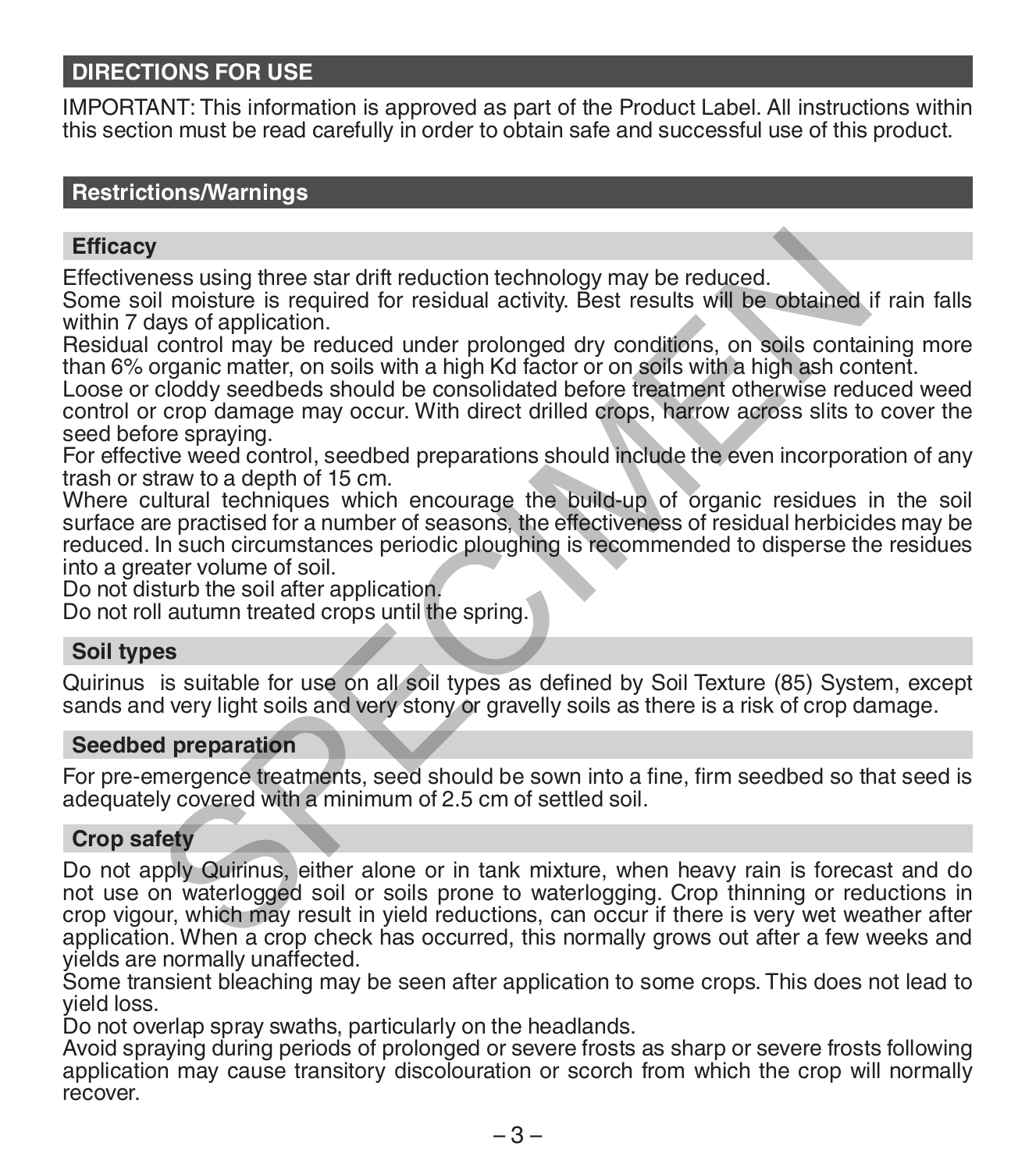Do not apply Quirinus, either alone or in tank mixture, to crops suffering from stress, which may be caused, for example, by pests, disease, waterlogging, poor seedbed conditions, wind abrasion, nutrient deficiencies or previous chemical treatment.

Do not incorporate Quirinus into the soil.

Do not spray undersown crops or those to be undersown.

Do not roll emerged crops prior to application.

Shallow drilled crops should only be treated post-emergence.

### **Spray drift**

# **Weed control**

### **Susceptibility of weeds to single applications of Quirinus.**

| <b>Spray drift</b>                                          |            |                                                                                               |  |  |  |
|-------------------------------------------------------------|------------|-----------------------------------------------------------------------------------------------|--|--|--|
| target area.                                                |            | Extreme care is required to avoid spray drift on to neighbouring crops and plants outside the |  |  |  |
| Weed control                                                |            |                                                                                               |  |  |  |
|                                                             |            |                                                                                               |  |  |  |
| Susceptibility of weeds to single applications of Quirinus. |            |                                                                                               |  |  |  |
| actively growing weeds.                                     |            | Best results will be achieved by application either pre- or early post-emergence on to small  |  |  |  |
| Weed                                                        | Quirinus   |                                                                                               |  |  |  |
|                                                             | $1.0$ I/ha |                                                                                               |  |  |  |
|                                                             | pre        | post                                                                                          |  |  |  |
| Annual meadowgrass                                          | S          | S to 3lvs                                                                                     |  |  |  |
| Loose silky bent                                            | S          |                                                                                               |  |  |  |
| Italian ryegrass                                            |            | MS to 1 leaf                                                                                  |  |  |  |
| Charlock                                                    | S          | S to 2 lvs                                                                                    |  |  |  |
| <b>Cleavers</b>                                             | <b>MS</b>  | S to 2 whls                                                                                   |  |  |  |
| Common chickweed                                            | S          | S to 4 lvs                                                                                    |  |  |  |
| Common field speedwell                                      | S          | S to 2 lvs                                                                                    |  |  |  |
| Common poppy                                                | S          | S to 2 lvs                                                                                    |  |  |  |
| Field pansy                                                 | S          | S to 4 lvs                                                                                    |  |  |  |
| lvy leaved speedwell                                        | MS         | S to 2 lvs                                                                                    |  |  |  |
| Mayweed sp.                                                 | S          | S to 2 lvs                                                                                    |  |  |  |
| Shepherd's purse                                            | S          | S to 4 lvs                                                                                    |  |  |  |
| non-Clearfield vol Oilseed rape                             | S          | S to 2 lvs                                                                                    |  |  |  |
| Clearfield vol Oilseed rape                                 | S          | S to 2 lvs                                                                                    |  |  |  |

S= Susceptible

MS= Moderately Susceptible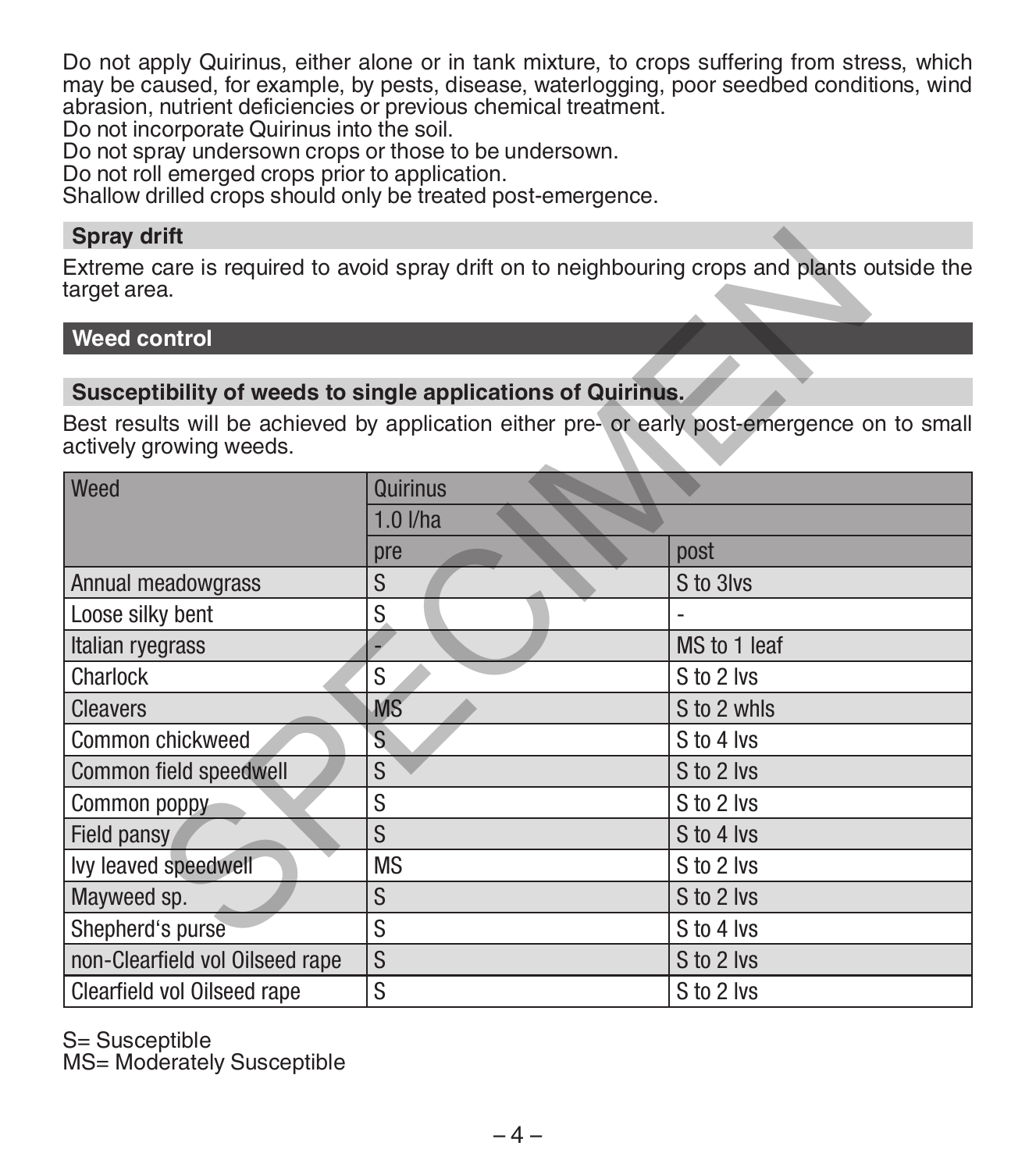Quirinus can provide up to 73-76% control of black-grass when used alone at 1.0 l/ha. Improved control of black-grass can be achieved by the use of Quirinus in an appropriate management strategy that includes mixtures or sequences with different herbicides with an alternative mode of action.

### **Resistance Management**

Strains of some annual grasses (e.g. Black-grass, Wild-Oats, and Italian Ryegrass) have developed resistance to herbicides, which may lead to poor control. A strategy for preventing and managing such resistance should be adopted. Do not use more than one application of Quirinus in one growing season. Quirinus contains picolinafen which is an inhibitor of carotenoid biosynthesis at the PDS step (a group that includes picolinafen and diflufenican). To prevent the development of resistant weeds herbicides with different modes of action must be used when applying in sequence.

Repeated use of herbicides with the same mode of action can increase the risk of strains of weeds developing resistance to these compounds, leading to poor control. In order to minimise the risk, a strategy for preventing and managing such resistance should be adopted. Use products with different modes of action and from different chemical groups in sequence or tank-mix, in conjunction with effective cropping rotation and cultivation techniques. In all cases the recommended rate of use should be adhered to. Further guidance on weed resistance management is available from the Herbicide Resistance Action Committee (HRAC) and Weed Resistance Action Group (WRAG). Guidelines have been produced by the Weed Resistance Action Group and copies are available from HGCA, CPA, your distributor, crop adviser or product manufacturer. d resistance to herbicides, which may lead to poor control. A strategy for the adopted in partial and disoparties at the PDS step (a group that inducts picclimaten which is an is in one growing season. Quirinus contains pi

Key elements of the weed resistance management strategy for Quirinus:

- Always follow WRAG guidelines for preventing and managing herbicide resistant weeds.
- Maximise the use of cultural control measures wherever possible (e.g. crop rotation, ploughing, stale seedbeds, etc).
- Adopt as diverse a rotation as possible using autumn and spring sown crops.
- Do not rely on one herbicide mode of action for the control of grass or broad-leaved weeds in the same field over several years.
- Use tank mixes or sequences of effective herbicides with different modes of action within
- Apply post-emergence products/mixtures to small, actively growing weeds to maximise the level of control
- Monitor fields regularly and investigate the reasons for any poor control.

### **Crop Specific Information**

Quirinus can be used on all varieties of winter crops of wheat, barley, rye and triticale.

### **Time of application**

Quirinus may be applied either pre or post emergence of the crop up to and including the end of tillering (BBCH 29).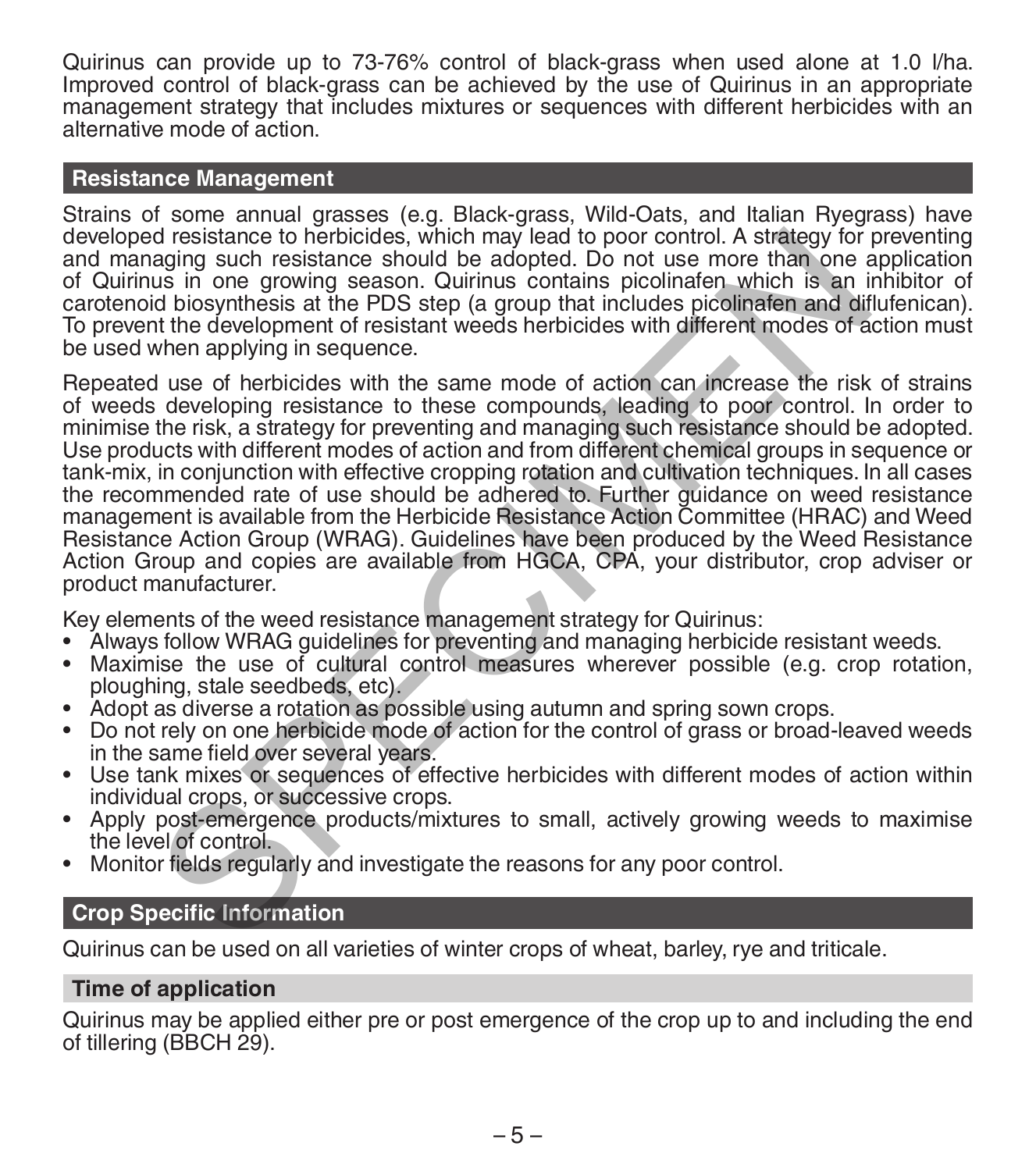## **Rate of application**

Apply Quirinus at 1.0 litre per hectare in 100–400 l/ha water.

## **Mixing and Application**

### **Mixing**

Never prepare more spray solution than is required.

Fill the spray tank three quarters full with water and start the agitation.

To ensure thorough mixing of the product, invert the container several times before opening. Add the required quantity of Quirinus to the spray tank while re-circulating. Continue agitation

until spraying is completed.

On emptying the product container, rinse container thoroughly by using an integrated pressure rinsing device or manually rinsing three times.

Add washings to sprayer at time of filling and dispose of container safely.

### **Application**

Apply Quirinus in 100–400 l/ha water volume as a MEDIUM spray as defined by BCPC. Use the higher water volume in more dense crops where weed shading is more likely.

To ensure optimum spray coverage and minimize spray drift, adjust the spray boom to the appropriate height above the crop, according to guidance provided by the sprayer and/or nozzle manufacturer.

### **Tank cleaning**

Wash sprayer thoroughly immediately after use, using clean water and following the sprayer cleaning guidance provided by the equipment manufacturer.

### **Following Crops**

### **Following crops after normal harvest**

There are no restrictions on following crops after the normal harvest of crops treated with Quirinus alone.

### **Re-drilling due to crop failure**

In the event of crop failure, winter wheat can be re-sown in the same autumn provided soil is cultivated to a minimum depth of 15 cm. Any of the following crops may be sown provided there has been a minimum of 60 days after the application of Quirinus and the soil is cultivated to a minimum depth of 15 cm; legumes, maize, sugar beet and sunflower. Oilseed rape can be re-sown after 90 days following a pre-emergence application of Quirinus, or 60 days following a post emergence application of Quirinus and the soil is cultivated to a minimum depth of 15 cm. Spring barley can be re-drilled 120 days following application of Quirinus and the soil is cultivated to a minimum depth of 15 cm. pare more spray solution than is required.<br>They are more spray solution than is required to the spray tank three quarters full with water and start the agitation.<br>
Bequalized quarity of Quirinus to the spray tank while re-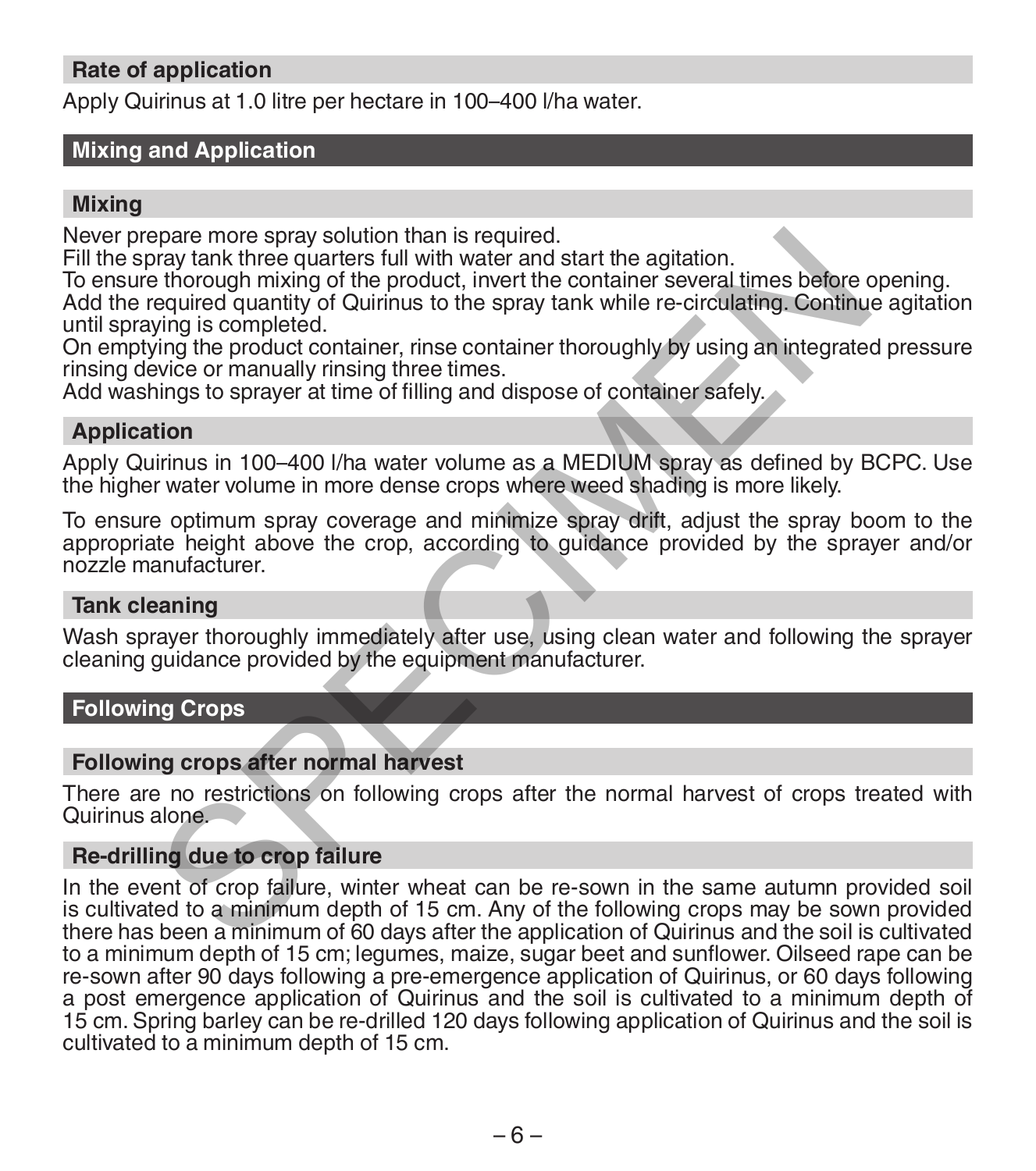### **Compatibility**

For current details of compatible tank-mixes contact the BASF Technical Services Hotline 0845 602 2553, your distributor or local BASF representative.

### **The following does not form part of the authorised label text.**

With many products there is a general risk of resistance developing to the active ingredients. For this reason a change in activity cannot be ruled out. It is generally impossible to predict with certainty how resistance may develop because there are so many crop and use<br>connected ways of influencing this. We therefore have to exclude liability for damage or loss attributable to any such resistance that may develop. To help minimise any loss in activity the BASF recommended rate should in all events be adhered to.

Numerous, particularly regional or regionally attributable, factors can influence the activity of the product. Examples include weather and soil conditions, crop plant varieties, crop rotation, treatment times, application amounts, admixture with other products, appearance of organisms resistant to active ingredients and spraying techniques. Under particular conditions a change in activity or damage to plants cannot be ruled out. The manufacturer or supplier is therefore unable to accept any liability in such circumstances. All goods supplied by us are of high grade and we believe them to be suitable, but as we cannot exercise control over their mixing or use or the weather conditions during and after application, which may affect the performance of the material, all conditions and warranties, statutory or otherwise, as to the quality or fitness for any purpose of our goods are excluded and no responsibility will be accepted by us for any damage or injury whatsoever arising from their storage, handling, application or use; but nothing should be deemed to exclude or restrict any liability upon us which cannot be excluded or restricted under the provisions of the Unfair Contract Terms Act 1977 or any similar applicable law. eason a change in activity cannot be ruled out. It is generally impossible at the set and a many corperation and particular the use of many corperation of ways of influencing this. We therefore have to exclude liability fo

# **Section 6 of the Health and Safety at Work Act**

### **Additional Product Safety Information**

The product label provides information on a specific pesticidal use of the product; do not use otherwise, unless you have assessed any potential hazard involved, the safety measures required and that the particular use has "off-label" approval or is otherwise permitted under the Plant Protection Products Regulations.

The information on this label is based on the best available information including data from test results.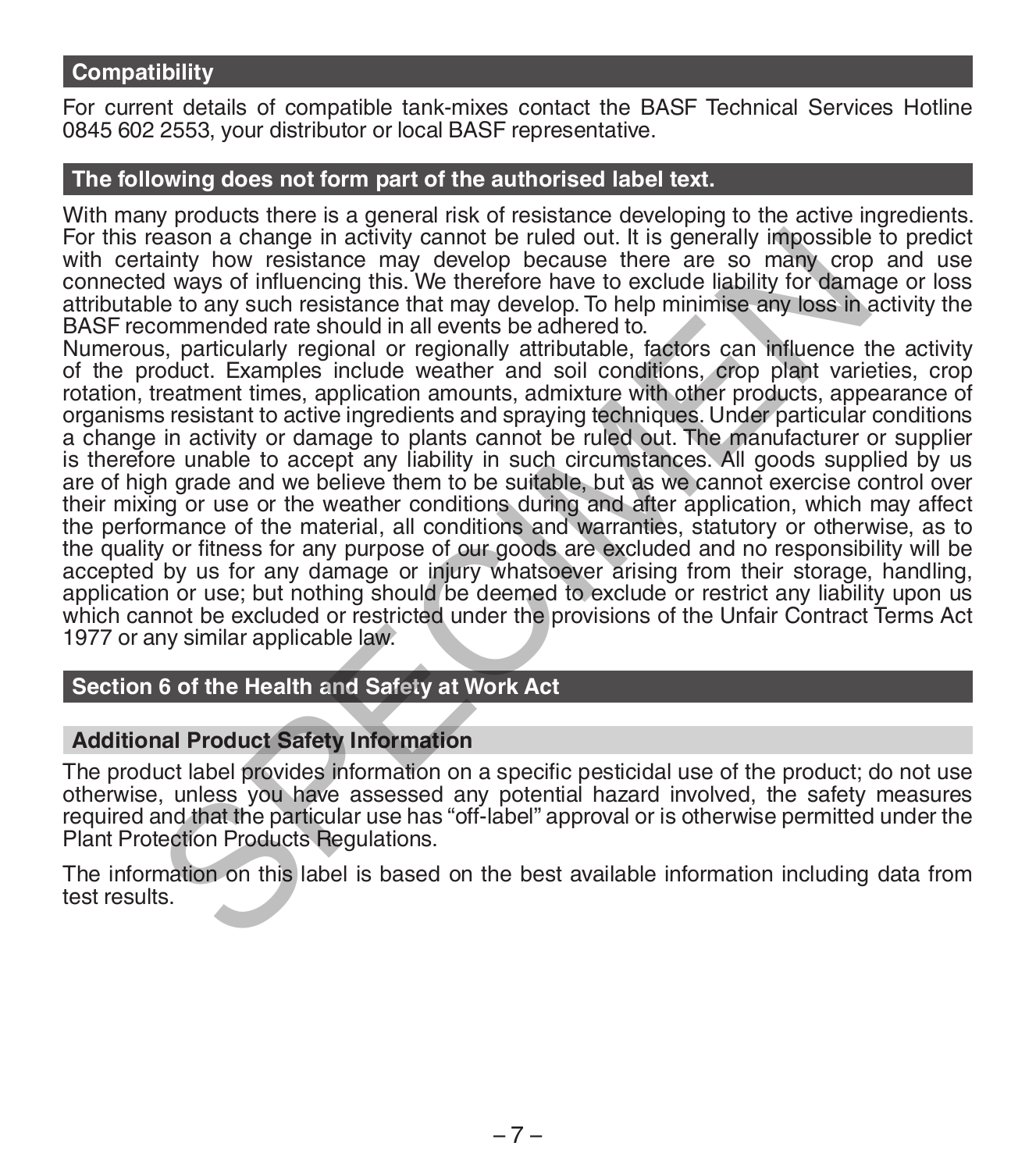# **Safety Data Sheet**

To access the Safety Data Sheet for this product scan the QR code or use the weblink below:



agricentre.basf.co.uk/Quirinus/MSDS

Alternatively, contact your supplier.